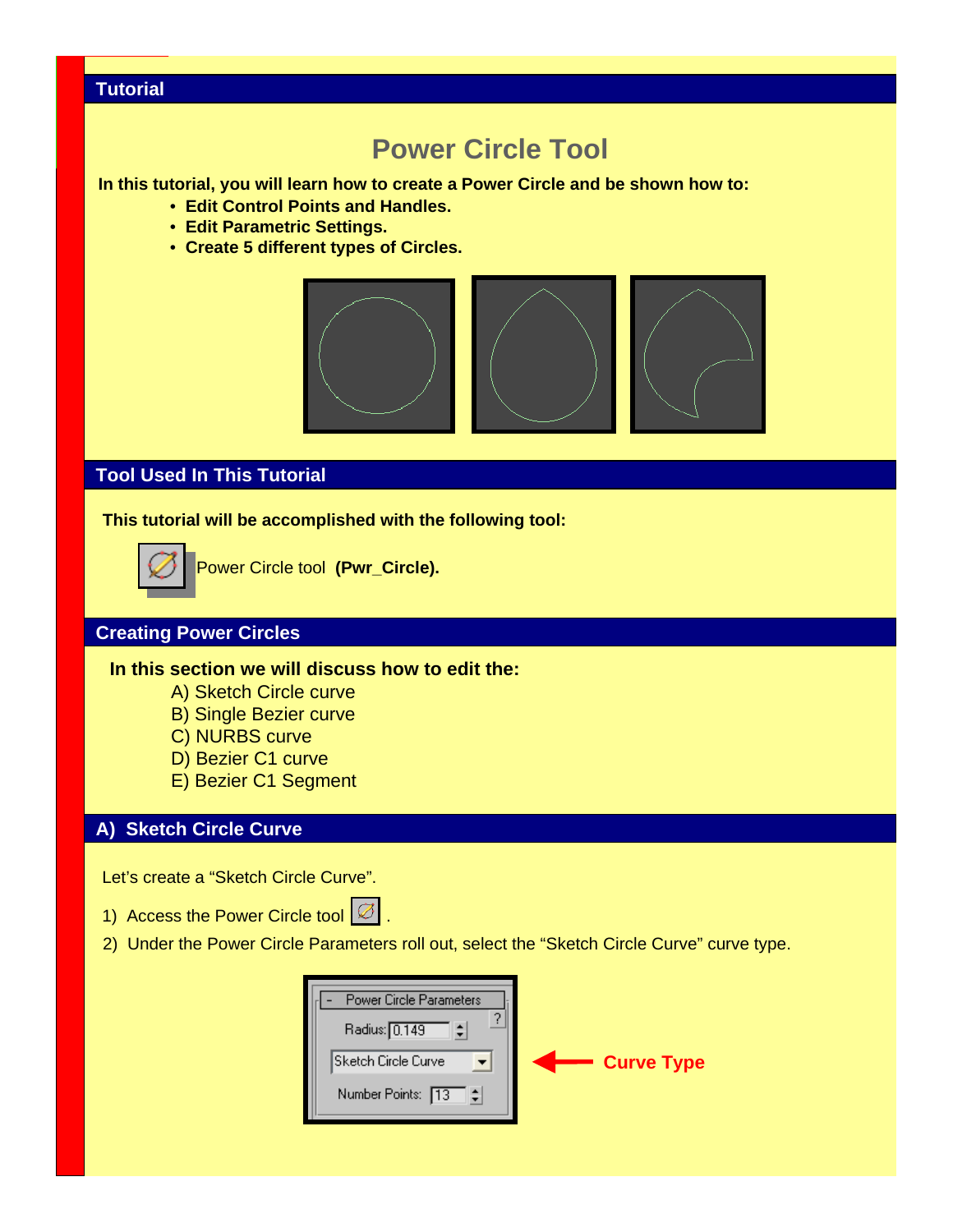3) Click and Drag in a viewport. A single Circle shape will appear with the pre-defined "Sketch Circle Curve" curve type.

• The default "Sketch Circle Curve" uses 2 points (Center Point and Point on the Circle).



• You could have also Click once in a viewport. A single Circle shape will appear with the "pre-defined" Circle parameter settings. This execution applies to all the Power Circles.



• Once you create a circle, by default, the Power Circle tool is still active. Without deselecting the Power Circle tool, click again in a viewport. A second Circle shape will appear with the same defined parameters as the previous Circle. This execution applies to all the Power Circles.



4) Select the point on the edge of the Circle. By moving this point, it will cause the circle to increase or decrease in size.

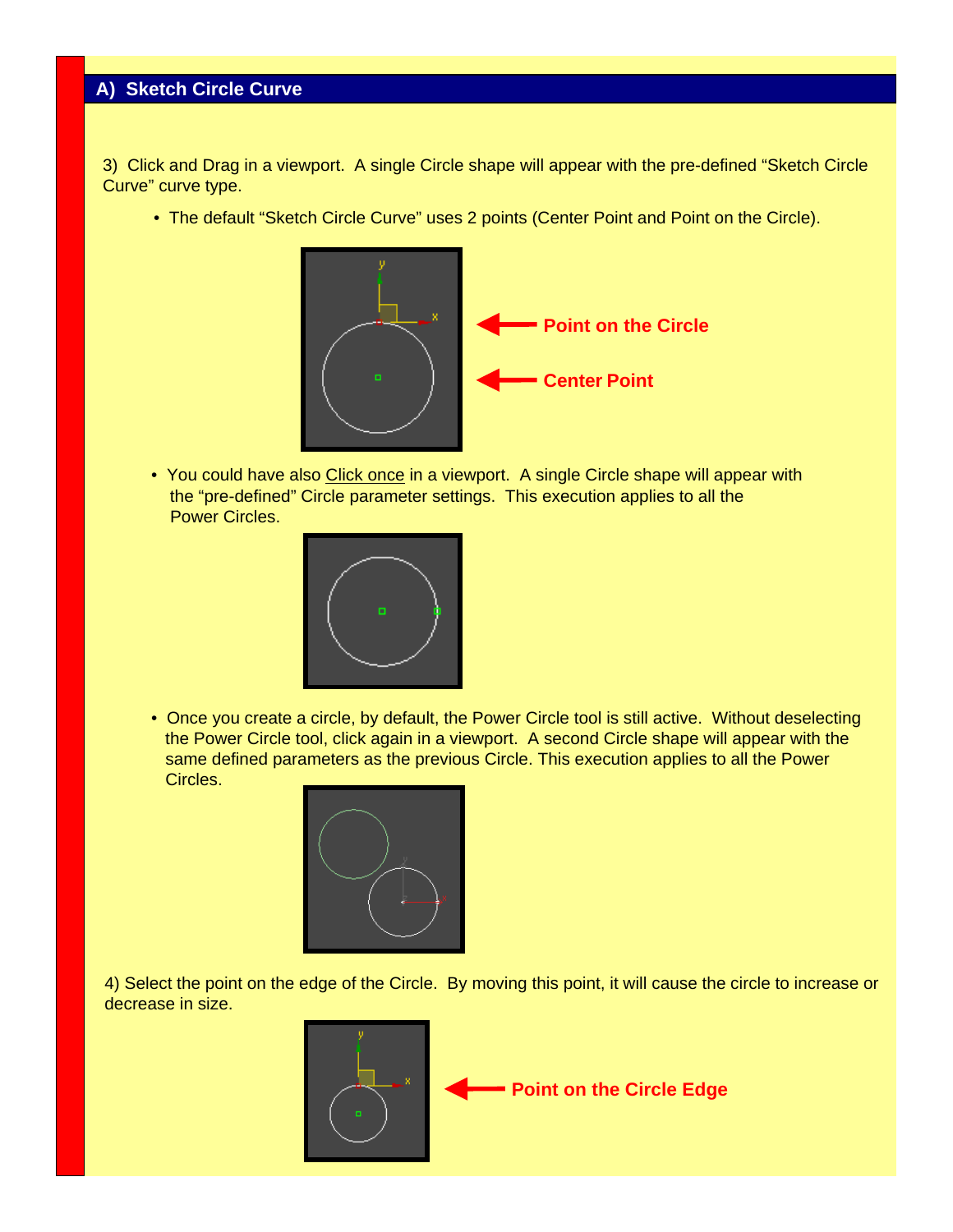5) Select the "Center Point" of the Circle. By moving that point, it will increase or decrease the size of the selected circle. As you move the "Center Point", the circle will revolve around the vertices on the Edge of the Circle.



6) While the circle is selected, you can adjust the parameter settings to further influence the shape of your circle.

| <b>Power Circle Parameters</b><br>Radius: 0.149 | <b>Radius</b>     |
|-------------------------------------------------|-------------------|
| Sketch Circle Curve                             | <b>Curve Type</b> |
| Number Points: 13                               |                   |

• The "Number Points" option has no effect on a "Sketch Circle Curve".

### **B) Single Bezier Curve**

Let's create a "Single Bezier Curve".

- 1) Access the Power Circle tool  $\boxed{\varnothing}$ .
- 2) Under the Power Circle Parameters roll out, select the "Single Bezier Curve" curve type.

| Power Circle Parameters<br>Radius: 1.68 |                   |
|-----------------------------------------|-------------------|
| Single Bezier Curve                     | <b>Curve Type</b> |
| Number Points: 0                        |                   |

3) Click and Drag in a viewport. A single Circle shape will appear with the pre-defined "Single Bezier Curve" curve type.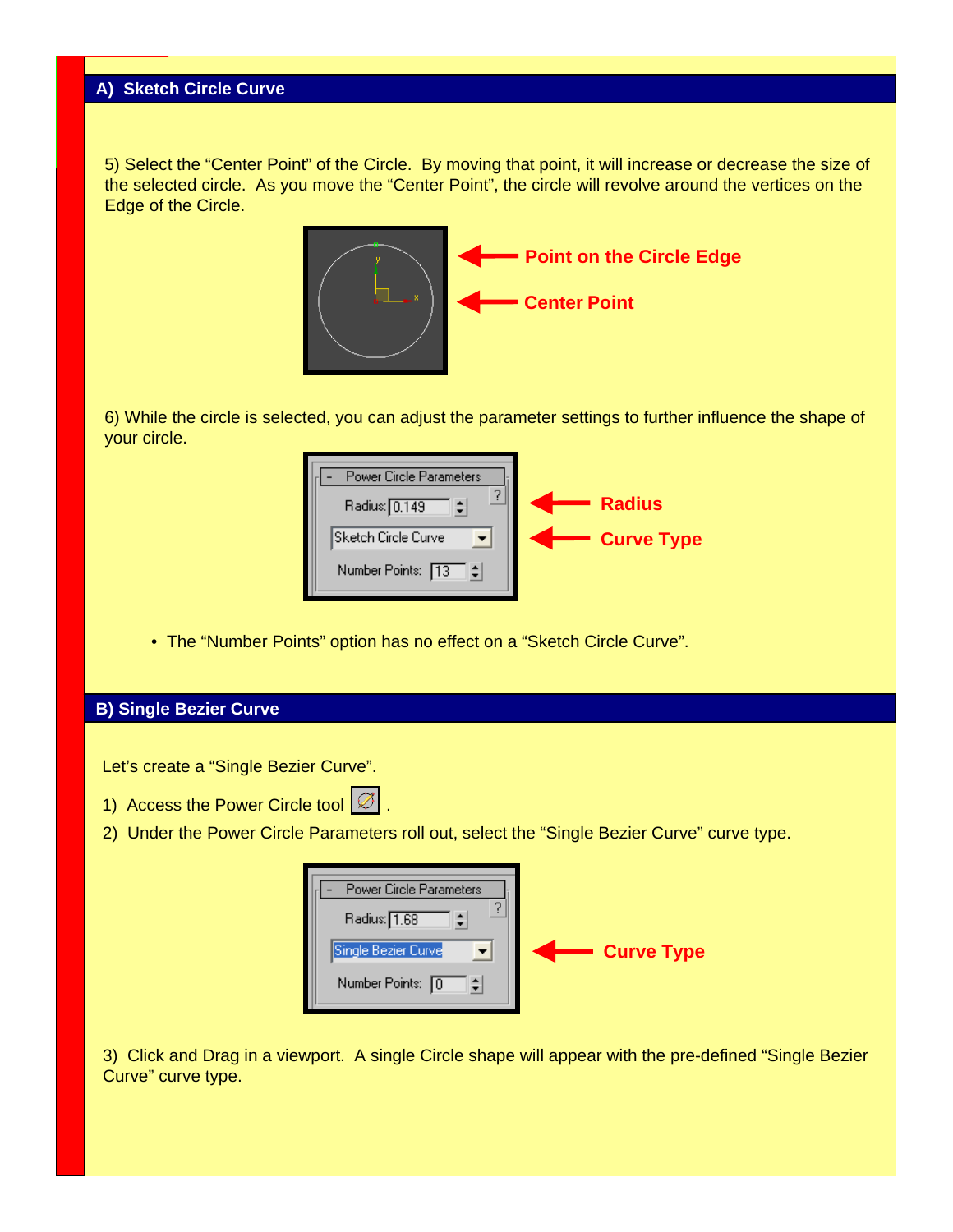• The default "Single Bezier Curve" contains a bezier curve with 3 "Smooth" points. You can change the number of "Smooth" points by adjusting the "Number Points" spinner. (This example uses 5 number points).



4) Select a smooth point on the edge of the Circle. By moving that point, it will create a warping effect on the circle.



5) While the Single Bezier curve is selected, you can adjust the parameter settings to further influence the shape of your circle.

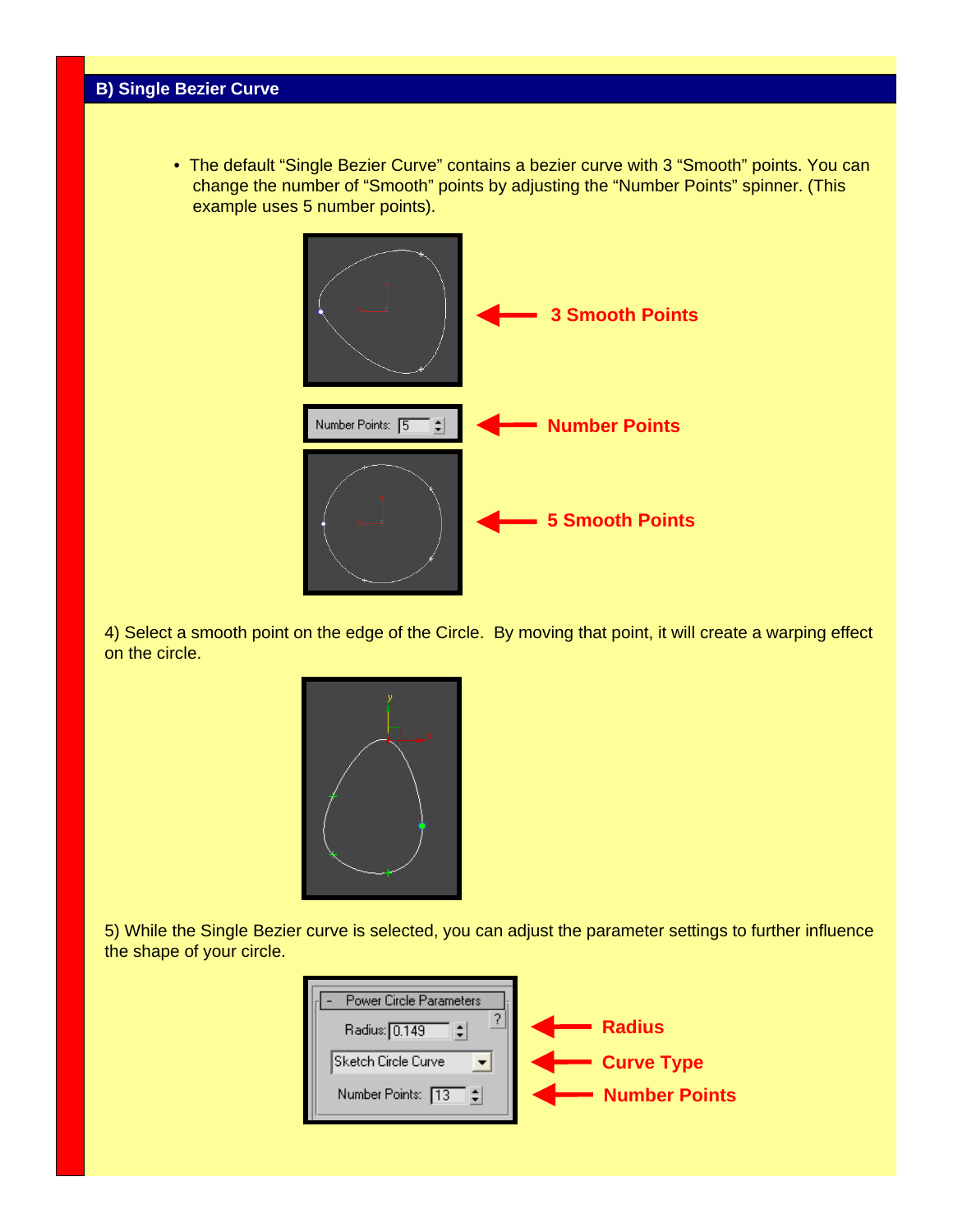Let's create a "NURBS Curve".

- 1) Access the Power Circle tool  $\boxed{\varnothing}$
- 2) Under the Power Circle Parameters roll out, select the "NURBS Curve" curve type.

| Power Circle Parameters<br>Radius: 0.2 |                   |
|----------------------------------------|-------------------|
| <b>INURBS Curve</b>                    | <b>Curve Type</b> |
| Number Points: 1                       |                   |

3) Click and Drag in a viewport. A single shape will appear with the pre-defined "NURBS Curve" curve type.

• The default "NURBS Curve" contains a rational sketch NURBS curve with 9 control points.



4). By moving the control points, you can create a wide variety of shapes.



5) While the NURBS circle is selected, you can adjust the parameter settings to further influence the shape of your circle.



• The Number Points option has no effect on a "NURBS Curve".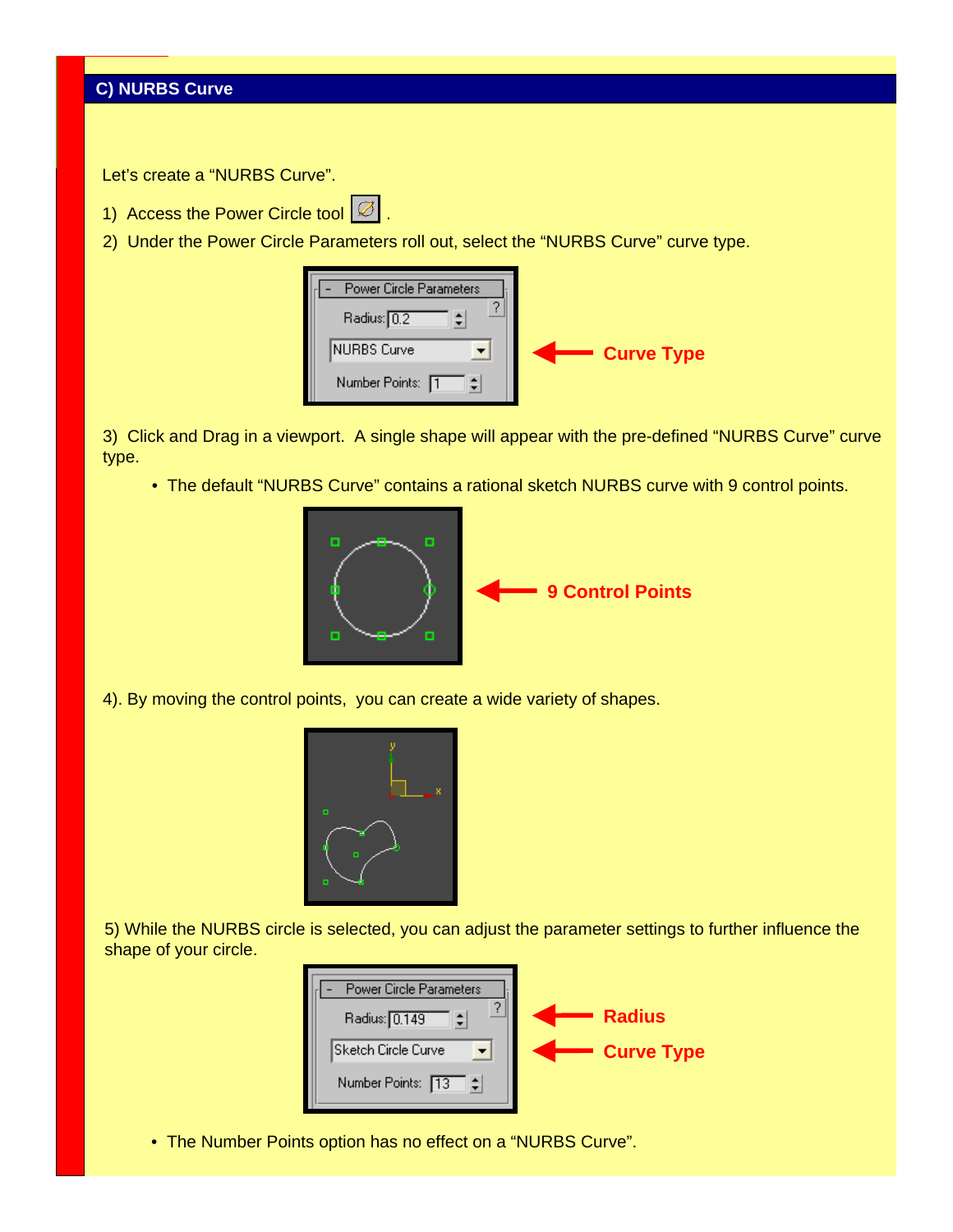Let's create a "Bezier C1 Curve".

- 1) Access the Power Circle tool  $\varnothing$
- 2) Under the Power Circle Parameters roll out, select the "Bezier C1 Curve" curve type.

| <b>Power Circle Parameters</b><br>Radius: 1.68 |                   |
|------------------------------------------------|-------------------|
| Bezier C1 Curve                                | <b>Curve Type</b> |
| Number Points: 0                               |                   |

3) Click and Drag in a viewport. A single Circle shape will appear with the pre-defined "Bezier C1 Curve" curve type.

• The default "Bezier C1 Curve" contains a single Bezier Curve with three "C1" Points. You can change the number of "C1" points by adjusting the "Number Points" spinner. (This example uses 5 number points).



4) Select a C1 point on the edge of the Circle. By moving this point, it will create a warping effect on the circle.

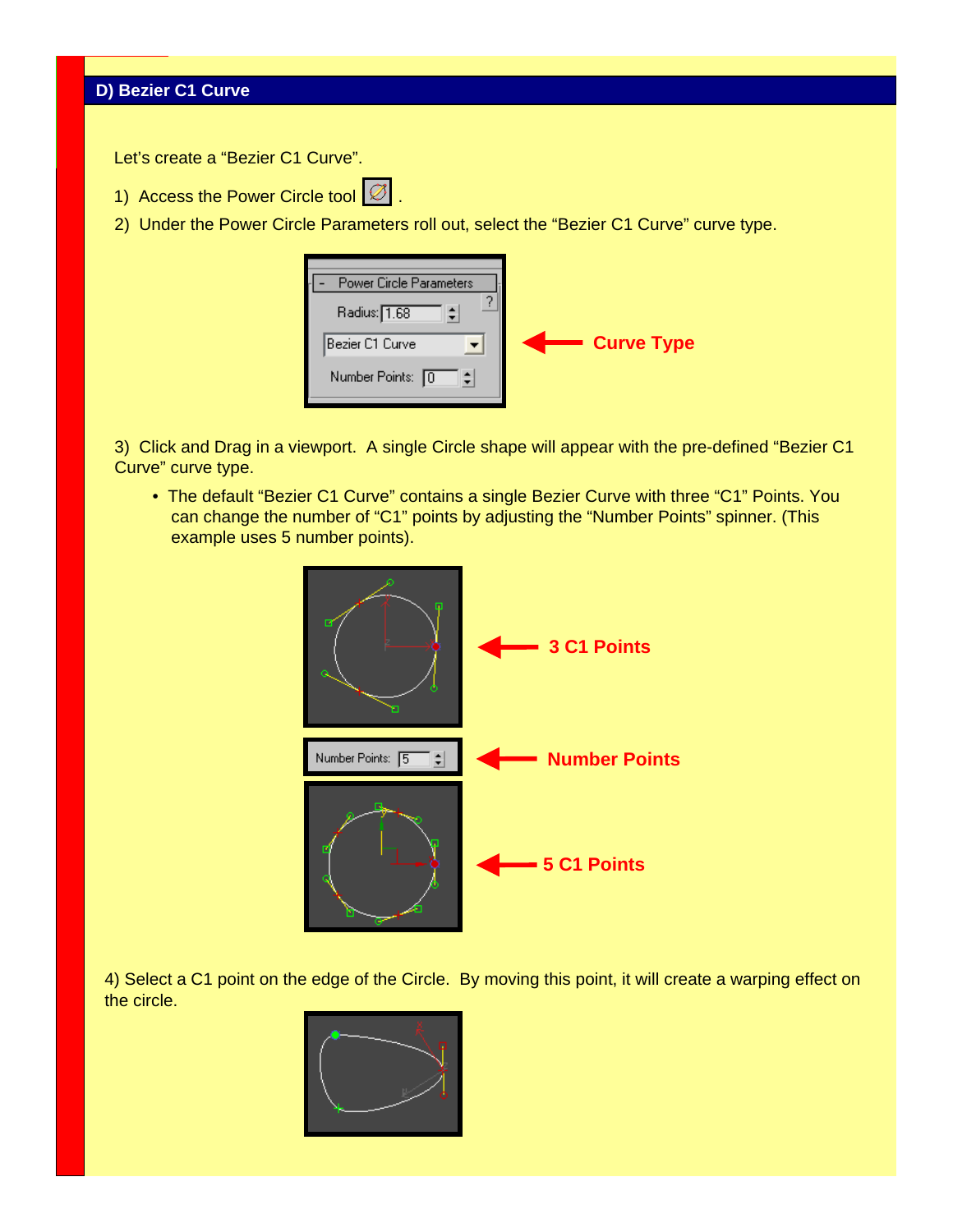5) You can also manipulate the Control Handles by click and dragging.



6) While the Bezier C1 curve is selected, you can adjust the parameter settings to further influence the shape of your circle.



### **E) Bezier C1 Segment**

Let's create a "Bezier C1 Segment".

- 1) Access the Power Circle tool  $\boxed{\varnothing}$
- 2) Under the Power Circle Parameters roll out, select the "Bezier C1 Segment" curve type.



3) Click and Drag in a viewport. A single Circle shape will appear with the pre-defined "Bezier C1 Segment" curve type.

• The default "Bezier C1 Segment" curve contains Three "Multiple Bezier C1 Curve" points.



**3 "Multiple Bezier Curves" points**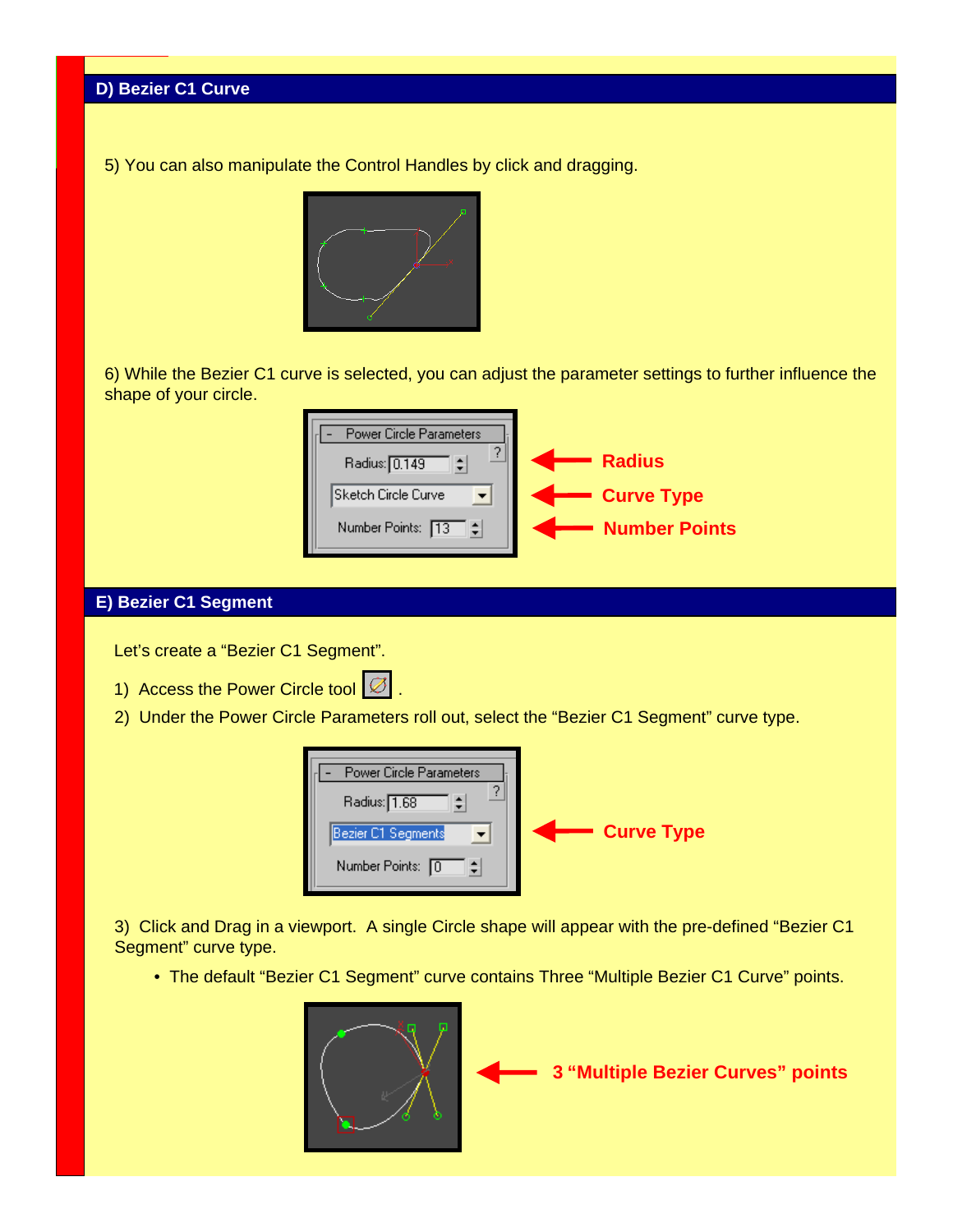• "Multiple Bezier Curves" have Two sets of control handles instead of One.



• You can change the number of "Multiple Bezier Curves" points by adjusting the "Number Points" spinner. (This example uses 5 number points).



4) Select a "Multiple" C1 point on the edge of the Circle. By moving that point, it will create a warping effect on the circle.



5) You can also manipulate the Control Handles of the "Multiple Bezier C1 Curve" to create some interesting effects.